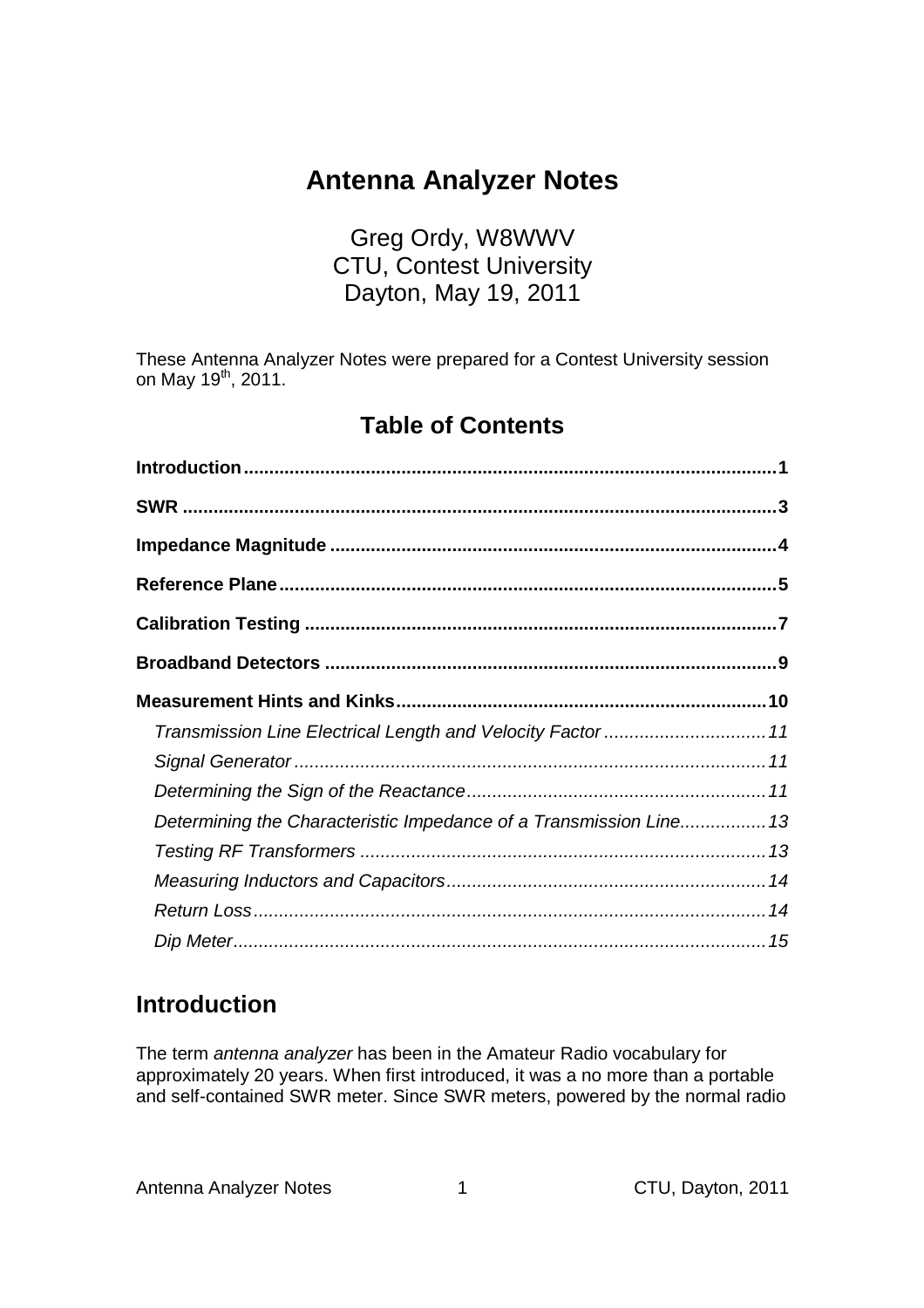transmitter, were common inside stations for decades, the main feature of the antenna analyzer was the ability to take it outside to the antenna.

Portability was a game changer, since antennas are usually adjusted to minimize the SWR and it's simply faster and easier when you can bring an SWR meter close to the adjustment point on the antenna. The other choice would be to drag an 80 meter dipole inside the house, but that's not really practical. Even if you could bring the antenna close to the radio and SWR meter, the antenna should be adjusted in its normal operating position if at all possible.

An important part of the antenna analyzer evolution is the microprocessor. It serves as the coordinator between the analog blocks in the analyzer, a math engine for real number calculations, and manages the interactions with the operator, through a display and several controls. The earliest antenna analyzer that I am aware of had the following block diagram. Please note that this design only measures SWR.



In some sense, an oscillator feeding a bridge is the same as a transmitter feeding an SWR meter in the traditional station. The oscillator was an analog device, and it was controlled with a variable capacitor, perhaps with band switching. Since the analyzer needed to know the operating frequency, a frequency counter chip was added to report the frequency digitally to the microprocessor. To get the most functionality from the chip, the frequency counter input was made directly available on the case. A more modern approach would be to have the microprocessor directly control a DDS (direct digital synthesis) chip in place of the analog oscillator. If your analyzer has a frequency counter input, and the frequency is set via a rotating knob, it's a good bet that this earlier approach is the architecture used.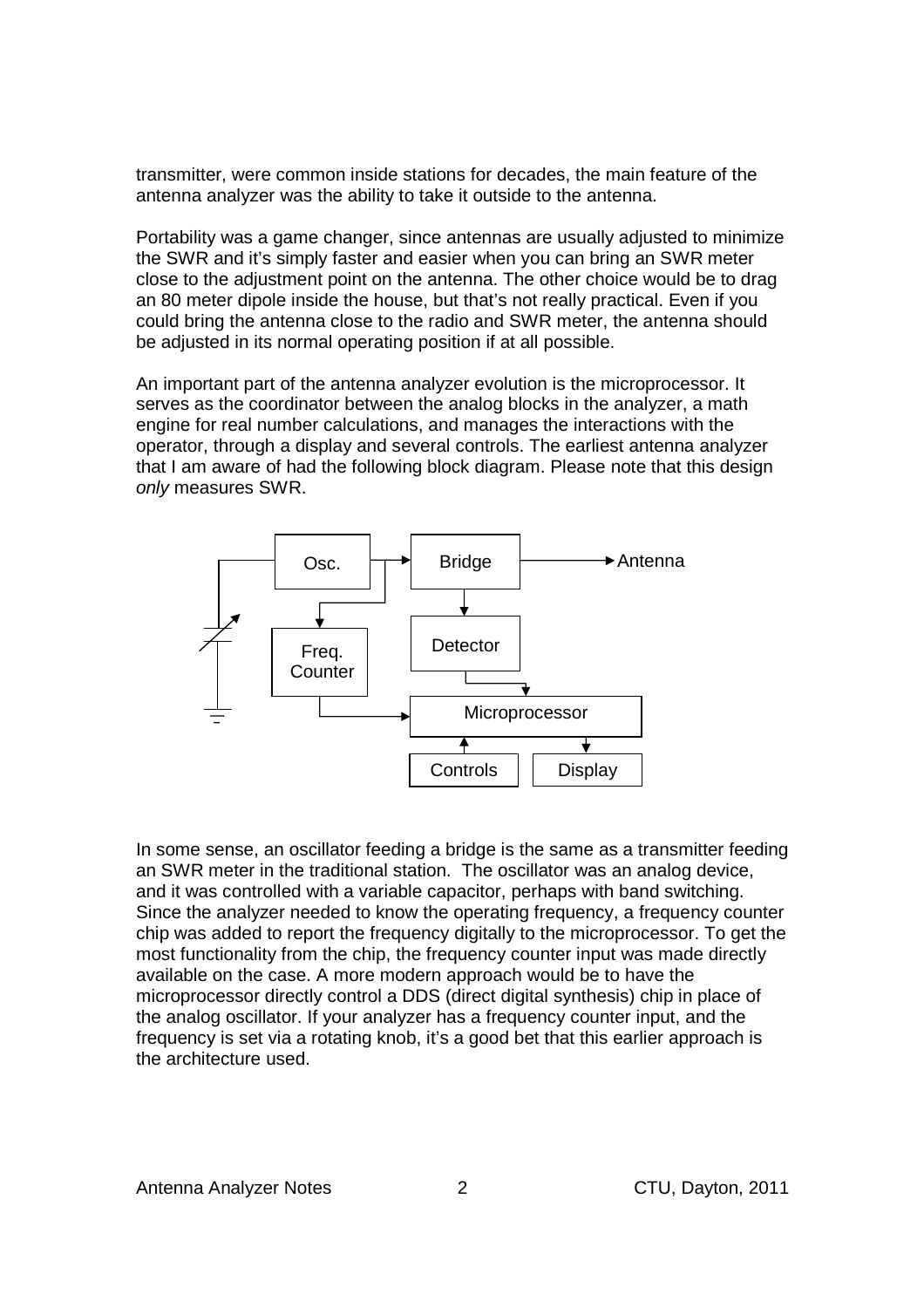The bridge feeds the SWR information to a detector. The voltages are presented to an analog to digital converter that typically has between 8 and 12 bits of resolution.

The microprocessor coordinates all of the blocks and interacts with the user. The normal mode of operation is to sample the frequency, read the detector A to D, compute the SWR, display the frequency and SWR, and then begin the process again.

## **SWR**

The first electrical characteristic measured by the antenna analyzer was the SWR (standing wave ratio) on the transmission line connected to the analyzer. SWR is always measured relative to some system reference impedance, usually 50 Ohms. The reference impedance is often called Zo (Zee naught) in the documentation. If you want to work with an alternate impedance, perhaps 75 Ohms, you need to pay attention to the assumptions made by the devices, and adjust accordingly. Some analyzers allow you to redefine Zo, so that you don't have to perform your own conversions.

SWR is a convenient scalar value that measures the degree of mismatch in an antenna system. The minimum SWR value is 1, and indicates a perfect match. The usual goal of antenna adjustment or tuning is to minimize the SWR value.

The lore, conventional wisdom, and old wives tales are full of opinions about the value and importance of a low SWR. A good reference on the topic is the Reflections III book by Walt Maxwell, W2DU (www.w2du.com). All I'll mention here is that a low SWR is not a guarantee of a high performance antenna. As is often said, a dummy load has a very low and flat SWR, and it makes a very poor antenna.

One of the amazing characteristics of SWR is that is not a function of transmission line length, so long as the line is ideal and lossless, and the same Zo as the analyzer. If you measure an SWR of let's say 1.68, and then insert 100 additional feet of lossless cable with the same Zo as the analyzer, your SWR should remain 1.68. If you add more lossless cable, the SWR is still 1.68.

Real cables, however, are lossy, and loss increases with added cable length, and with higher frequency. The quality of the cable usually determines the amount of loss.

The effect of loss is to lower the SWR as cable is added. One of the many Amateur Radio inside jokes asks, how do you make a good dummy load for 432 MHz? The punch line is to lay out a very long length of lossy transmission line and terminate it with *anything*. Given enough length, that is, enough loss, any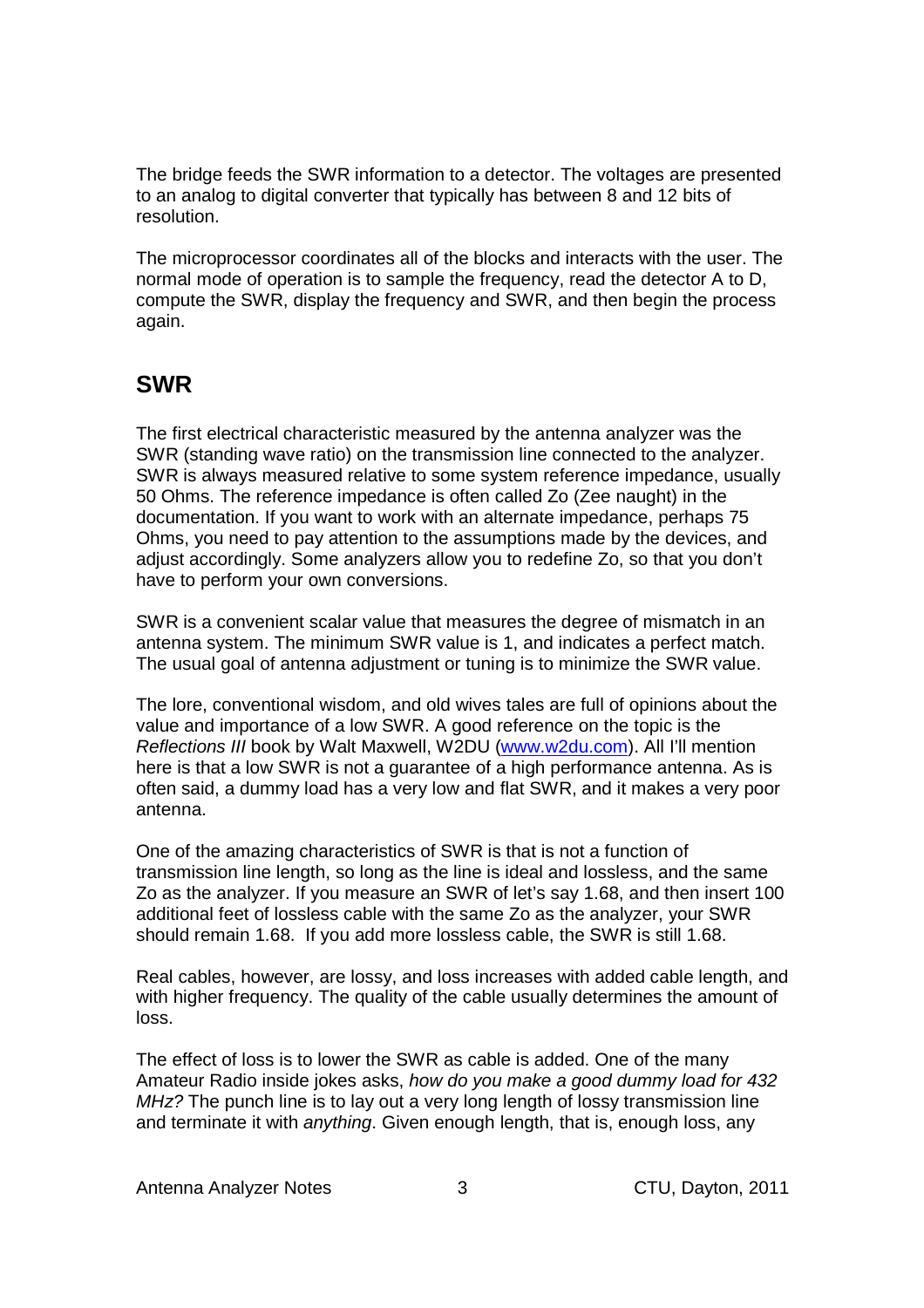cable termination will be transformed into Zo. Picking a higher frequency, such as 432 MHz, creates a dummy load with a relatively shorter cable.

In many cases, certainly on the HF bands, the effect of loss will be very small, unless the cable is very long and/or very lossy. So, for example, assume the SWR measured directly under an 80 meter dipole at some frequency is 1.75. From that junction point, an additional 150 feet of RG-213 cable is added to make it back to the station. The expected SWR in the station should drop to about 1.62. If the band was 10 meters, the SWR would drop to approximately 1.46. I made these estimates using the transmission line calculator program named TLDetails, by Dan Maquire, AC6LA. This is one of several programs that computes the effect of transmission lines on different loads. I find these programs to be quite useful, and seem to be always using them in conjunction with measurements.

While the SWR has dropped in this example, the mechanism to achieve the drop is loss, and that might not be what you prefer. In severe (high SWR) cases, in might be better to improve the match closer to the antenna and run a lower SWR down the longer line.

It is probably a good idea to have a rough idea of the expected SWR changes on your cable runs, especially those going into the station. In the example just presented, we saw the SWR drop from 1.75 to around 1.5, depending upon frequency, due to the 150 feet of added RG-213 cable. What happens if we measure an SWR of 1.1 or 2.0 inside the station? In other words, values that lie outside the range of reasonable expectations.

While there could be several explanations for that behavior, none are good news, and that includes the case of a lower than expected SWR. If the news is too good to be true, it probably is. One explanation might be that you ran over a cable with your lawn mower, and nicked the jacket, that then became water logged, compromising the cable. A second explanation is that the transmission line you added does not have the Zo you think it has. Another explanation is that there is common mode or antenna current running on the cable, and the cable is acting as part of the antenna. That implies that it is radiating, which could lead to RFI inside the house. The usual solution for this problem is to add RF chokes to the cable. This problem is also discussed in the W2DU book.

## **Impedance Magnitude**

After the success of the portable SWR meter, I suspect that there was a desire to add more functionality to the analyzer. The next obvious step is to measure the complex load impedance (resistance and reactance) that is equivalent to the measured SWR. Measuring complex impedance has traditionally been the domain of the expensive vector network analyzer (VNA).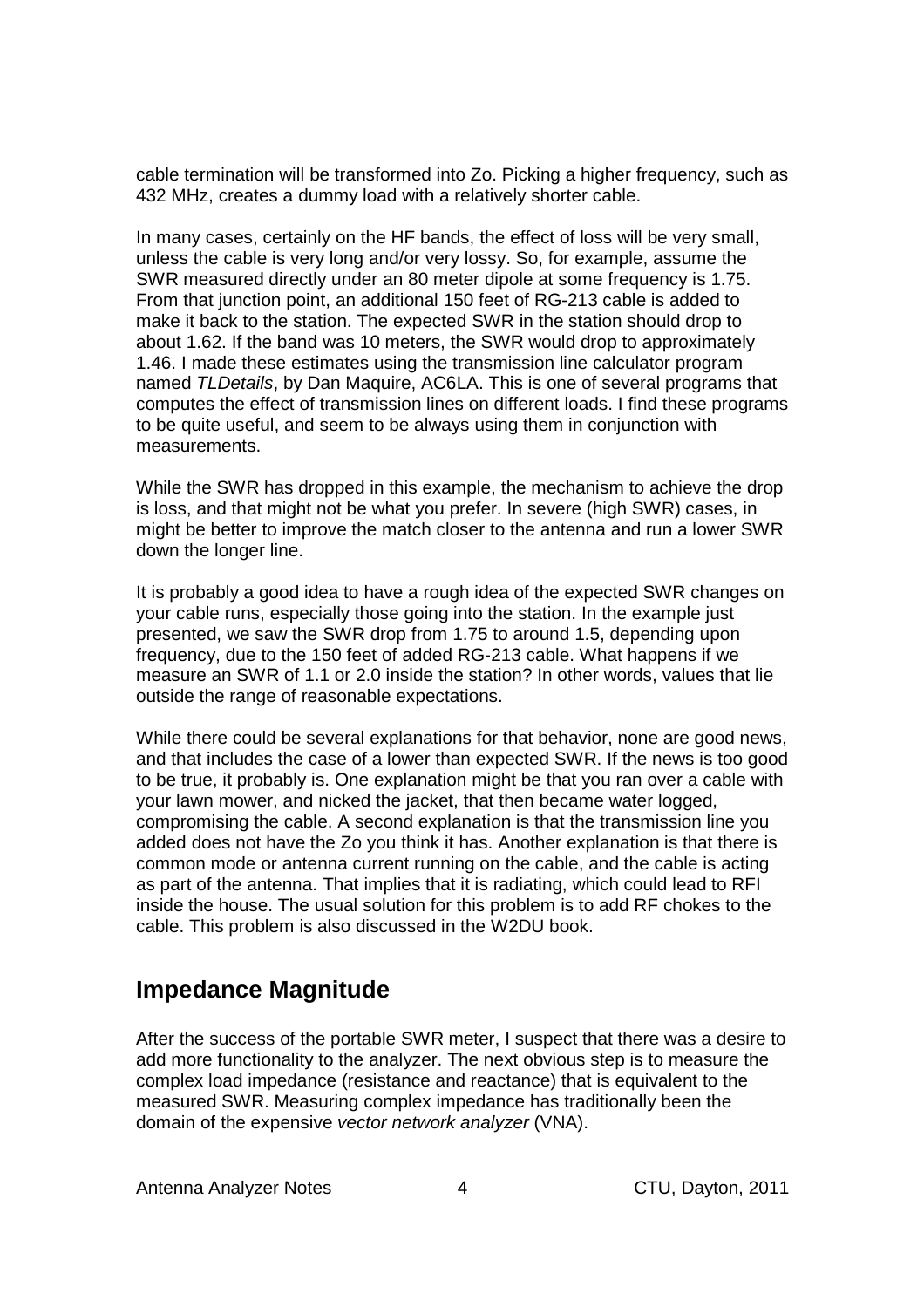I'm about to quess at the evolution of the antenna analyzer at this point, but I think it's a reasonable guess.

We start with a box that can measure SWR, which is a scalar or single valued quantity. That box was augmented with a second bridge that could measure the magnitude of the complex impedance. Magnitude means the square root of the resistance squared added to the reactance squared. Magnitude is also a scalar quantity, in units of Ohms.

It turns out that through a number of messy equations you can take SWR and impedance magnitude and compute resistance and reactance. For those interested in a graphical approach, it is the same as combining a Smith Chart with a Carter Chart. The Smith Chart contains a circle around the center that represents the set of impedance values with a constant SWR. The Carter Chart displays a family of curves with equal impedance magnitude.

Resistance and reactance is determined by the intersection of the SWR circle and the constant impedance magnitude curve.

Unfortunately, the circle intersects the curve at two points. You intersect once entering the circle, and a second time exiting the circle.

Those two points correspond to the resistance and reactance values, which can be read off of the Smith Chart. One point is  $R + iX$  and the other point is  $R - iX$ . The problem is that we cannot tell which of the two is the correct answer!

This explains why there are many antenna analyzers on the market that measure resistance and reactance but cannot determine if the reactance is positive or negative. That is a consequence of **computing** resistance and reactance based upon **measured** SWR and impedance magnitude.

For many practical situations it is possible to know what the sign of the reactance is from the setup. For example if you are measuring a capacitor you know that the reactance is negative, and the analyzer can compute the equivalent amount of capacitance at that frequency. If you connect a capacitor to the analyzer but select inductance measurement mode, the analyzer will report the inductor value with the same magnitude of reactance as the capacitor at that frequency. This too can be useful if you are looking for the amount of inductance needed to resonate with the connected capacitor at that frequency.

When you get to measuring antennas, the lack of reactance sign resolution can be a bigger problem, but even in that case intelligent guesses can be made.

### **Reference Plane**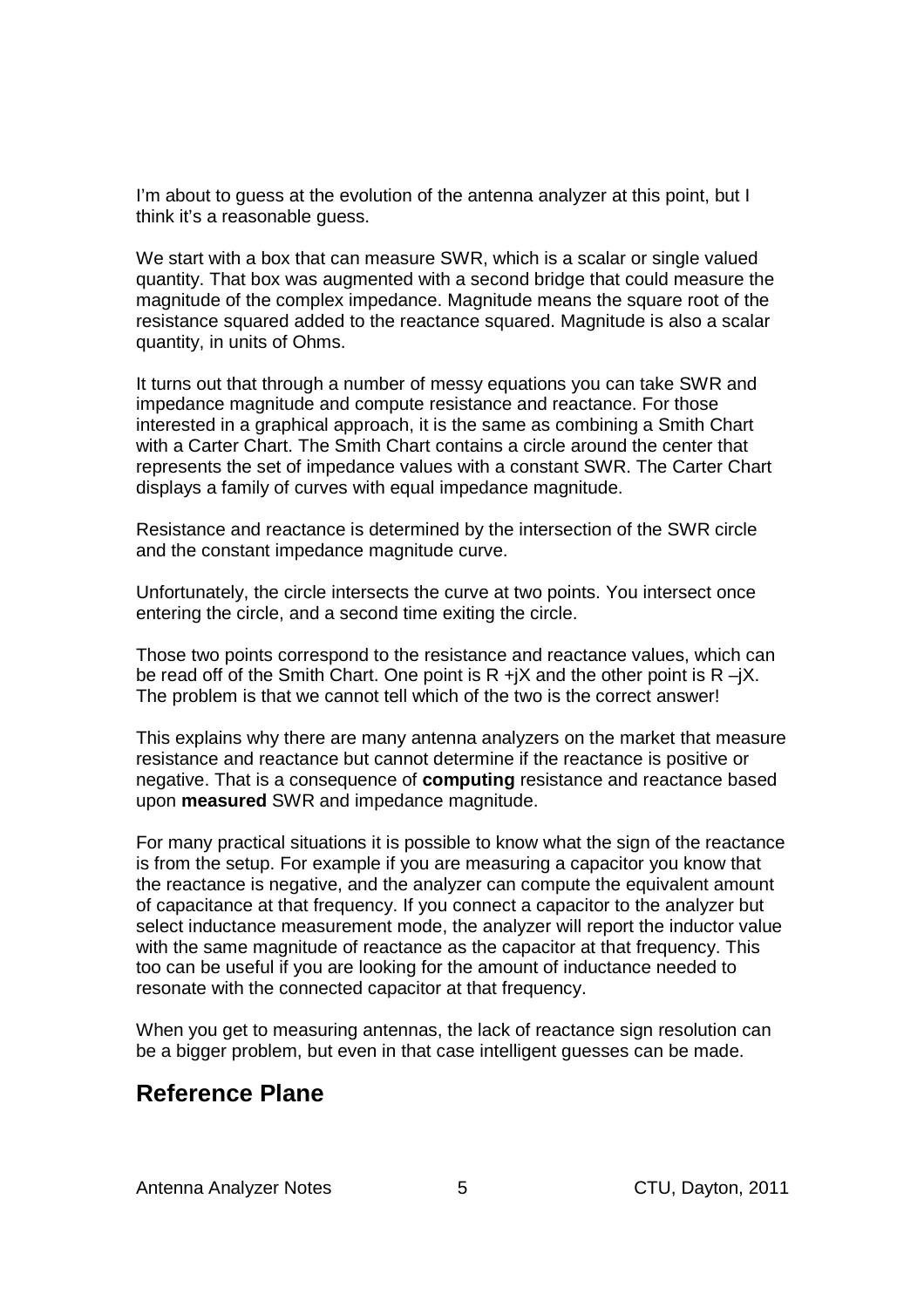I mentioned earlier that SWR values are largely unchanged by the length of the cable between the device or antenna being measured and the analyzer.

The same cannot be said for the impedance magnitude and the resistance and reactance that are computed from it. These values are very much a function of the length of the cable between the DUT (device under test) and the analyzer.

This difference has led to a lot of confusion.

The best way to sort out that confusion is to get comfortable with the term reference plane.

The reference plane is the point in a system where the measurement device has been adjusted or calibrated to make an accurate reading. Making a measurement at any other point will potentially introduce error.

When using equipment such as the classic VNA, it is necessary to begin a measurement with a calibration step that explicitly establishes the reference plane. This is usually the point where the different load standards are connected to the test jig. This *ritual*<sup>1</sup> makes it painfully clear to the user where they should connect the DUT.

With an antenna analyzer we don't have to perform a calibration step, we just turn it on and start measuring. In effect, the analyzer was precalibrated at the factory. This begs the question: where is the reference plane? The answer is that the reference plane is usually defined to be the point where the RF connector leaves the antenna analyzer case. That is the single point where the measured values are most accurate.

It just so happens that when measuring SWR, we can add additional low loss cable and introduce very little error into the measurement. Consider that to be a lucky accident due to the nature of SWR. That's one of the reasons SWR is popular – it travels well. For impedance, resistance, and reactance, however, we should make every attempt to attach the DUT directly to the reference plane. Any additional wires or cables added at that point will introduce error, possibly a lot of error.

The bottom line is that when measuring SWR, and scalar qualities directly related to SWR, such as return loss, a few extra feet of low loss cable with the Zo of the analyzer added to the analyzer input is not going to make a big difference in the measured results. For everything else, the results are most accurate when the DUT is connected to the analyzer with shortest wires right at the connector.

-

 $1$  Although explicit calibration might appear to be a waste of time, it allows the reference plane to moved and redefined. In many cases that is a powerful capability.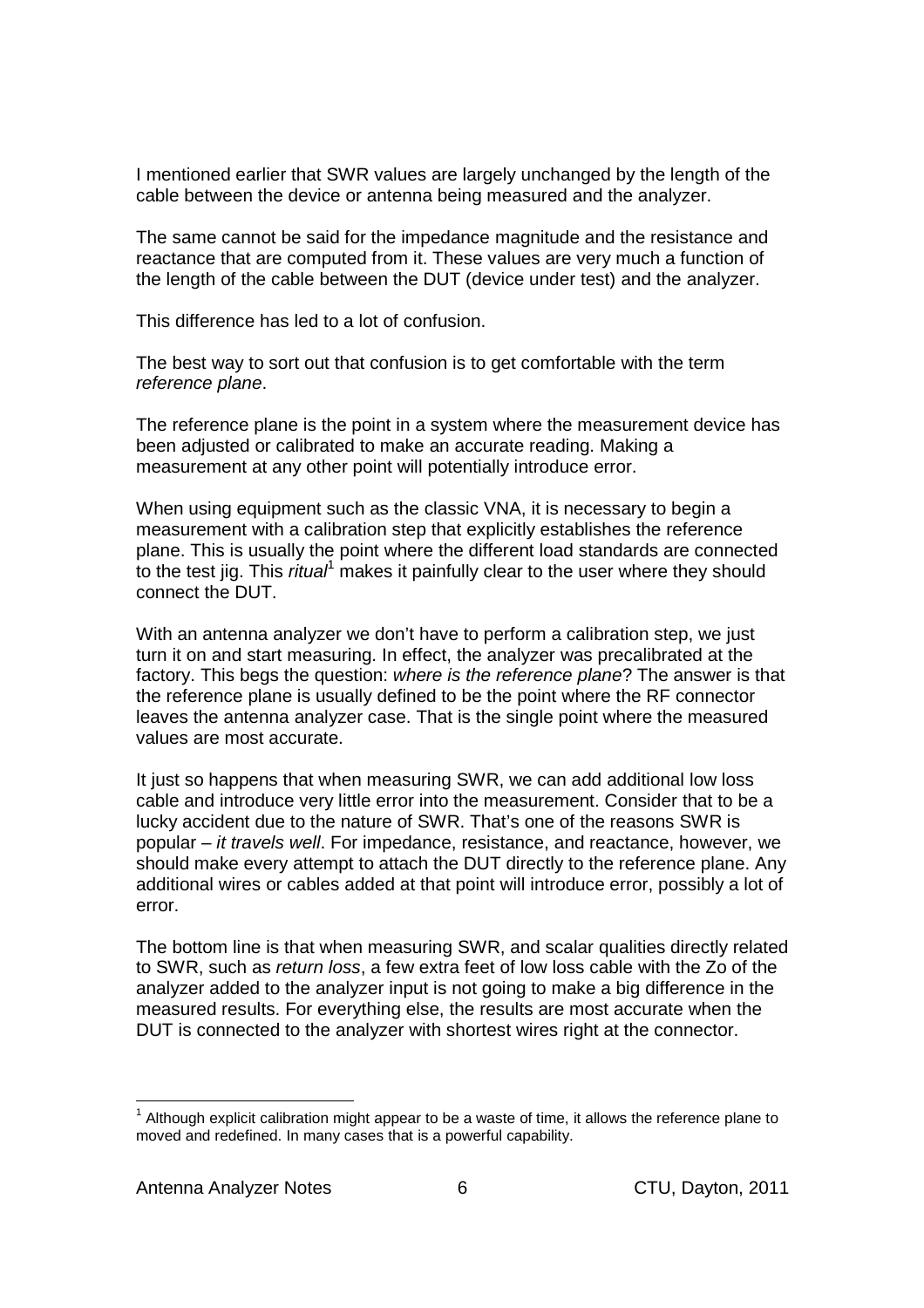Another way to say it is that if the goal of a measurement is to obtain resistance and reactance values, then what you want to measure should be connected directly to the analyzer RF connector (the reference plane). The classic problem is that you want to determine the resistance and reactance of an antenna hanging in the air, and the only way that you can get to it is through a length of coax cable hanging down to the ground. In this case, the resistance and reactance values you measure through the cable are not going to be the same as the resistance and reactance at the antenna feed point, **unless** the transmission line is exactly ½ wavelength long. That is a special case where the impedance on one end is transformed to the same value on the other end. If you must measure resistance and reactance through a transmission line, then you need to know the length and type of the line, and use a program such as TLDetails to compute what the load impedance is given a source impedance (and the line length and type). If you are careful and precise in your technique and calculations, this approach can produce good results, but it is more work.

One of the advantages of a device like the tradition VNA is that you can move the reference plane to the end of a length of quality transmission line, and make accurate measurements at a physical location that is otherwise hard to access directly.

When you can't move the reference plane, as in the case of the antenna analyzer, you have to physically move the analyzer and DUT together. SWR, however, does allow the rule to be broken, but that is a special case, not the general case.

## **Calibration Testing**

Most analyzers have internal adjustments used for calibration and setting the reference plane. Over time and/or vibration and use, the calibration can drift, leading to measurement errors.

If your particular device has a procedure for checking the calibration, or even performing the calibration, then by all means follow those if there is any concern. In some cases, it is probably necessary to send the unit back to the factory for calibration.

If we wanted to check the calibration on our own, we would like a gizmo that could be adjusted to create any arbitrary complex impedance – that is, resistance and reactance values. This would allow us to simulate any load, and then see if the analyzer reported it correctly.

One simple load that I've used over the years is a variable resistor connected to a PL-259 plug using the shortest possible leads.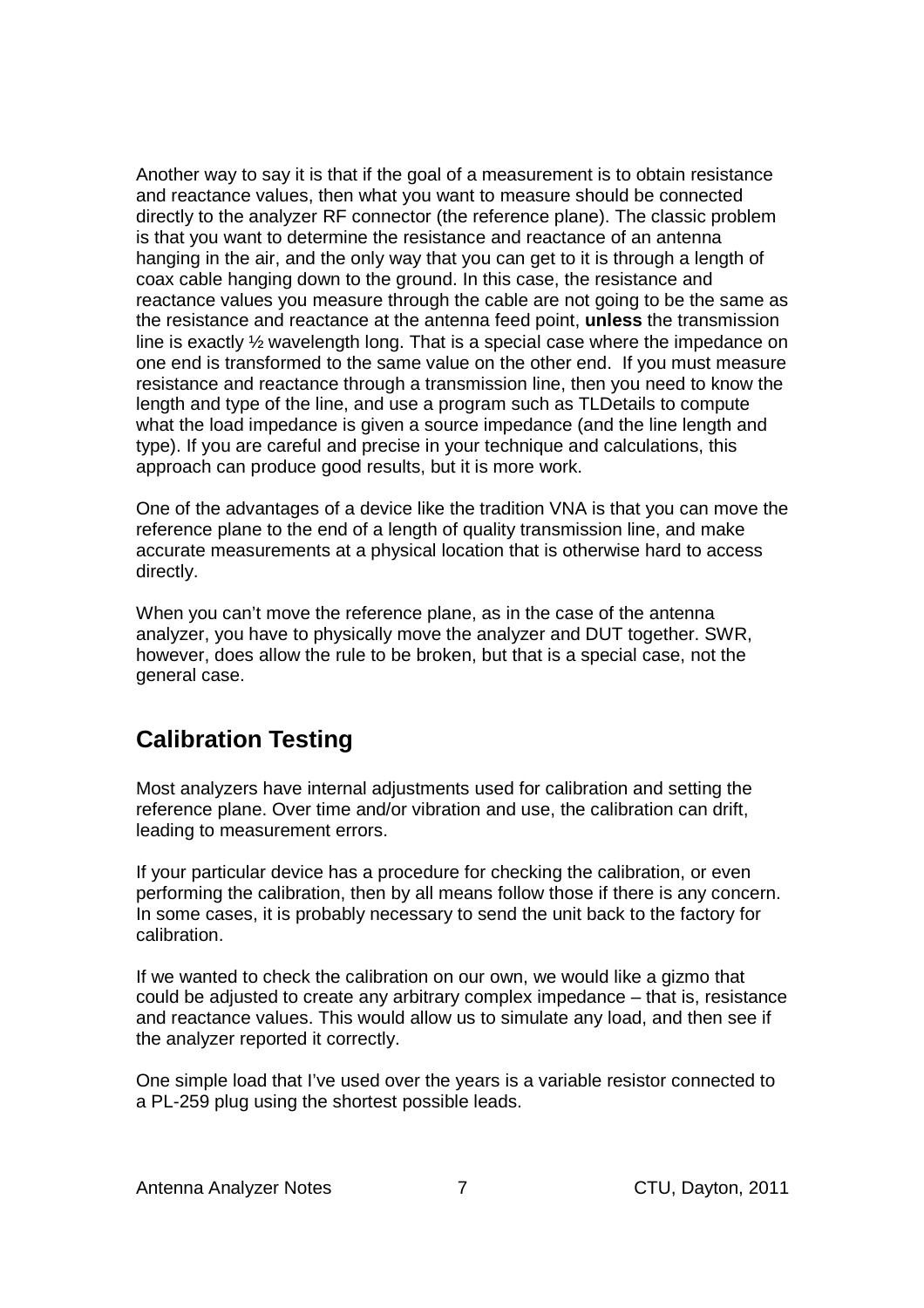

**Figure 1 – Variable Resistor Load** 

I used #14 solid copper wires to provide a rigid mount for the potentiometer.

It is essential that the resistor be noninductive, since we are trying to provide resistance, not reactance. Even with short leads, the load will have increasing inductive reactance as the frequency climbs. My MFJ-269 analyzer reports 0 Ohms of reactance up through 30 MHz for this DUT (device under test).

When the load is purely resistive, the SWR is the ratio of the resistance divided by 50, or the reciprocal if the resistance is under 50 Ohms. This assumes a 50 Ohm system impedance.

Here are some examples of resistance values and the corresponding SWR. Again, this assumes no reactance in the load and a 50 Ohm system.

| <b>Resistance vs. SWR</b> |            |        |  |  |
|---------------------------|------------|--------|--|--|
| Resistance $\Omega$       | <b>SWR</b> | Ratio  |  |  |
| 200                       |            | 200/50 |  |  |
| 150                       | З          | 150/50 |  |  |
| 100                       | 2          | 100/50 |  |  |
| 75                        | 1.5        | 75/50  |  |  |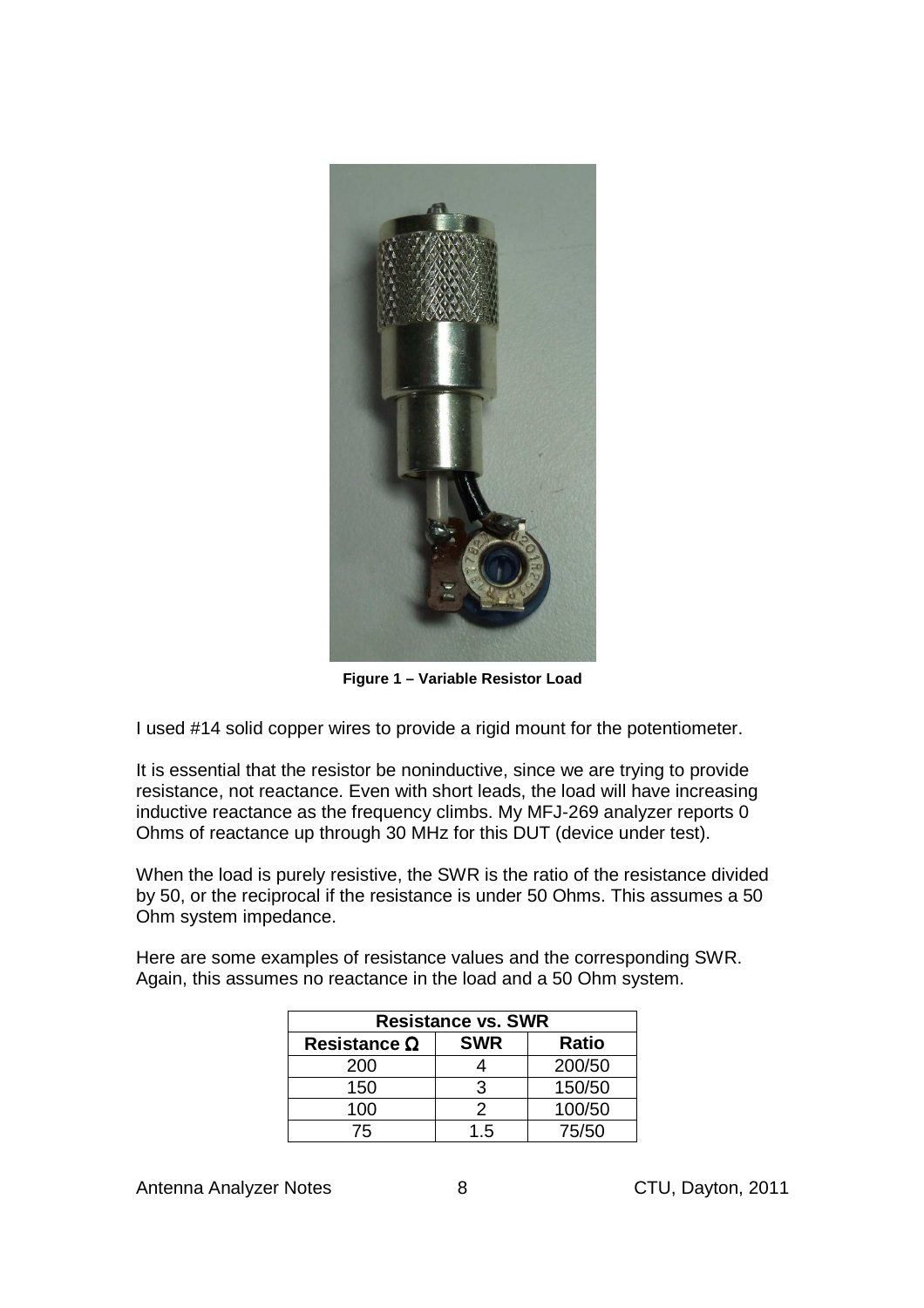| 50 |      | 50/50 |
|----|------|-------|
| 4Ο | 1.25 | 50/40 |
| 25 |      | 50/25 |
| 20 | 2.5  | 50/20 |
| 1∩ | h    | 50/10 |

I set the resistance using a typical Ohmmeter. The load is then attached to the analyzer, and the SWR can be checked. If the analyzer displays the load resistance, then the set value can be read directly.

Most real loads have nonzero reactance, so it is desirable to be able to check reactance as well. Perhaps the simplest way to create a known reactive load is to use 1% tolerance silver mica capacitors. They can be soldered to PL-259 plugs, again using the shortest leads possible, since the leads will act as inductors, and shift the value. Adding a known resistor value in series with the capacitor would create a series form load with both resistance and reactance.

Another clever way to create complex loads is to use a section of coax cable with a resistive load.

## **Broadband Detectors**

Many if not most of the antenna analyzers have broadband detectors. This means that they will respond to RF energy over a wide frequency range. The assumption made by **all** measuring devices is that they are responding to energy under their control, and defined to be part of the measurement. Usually, that is energy at the single frequency of interest. When unwanted energy makes it to the detector, the results computed will be tainted by the extra signal.

The most common problem scenario is trying to measure a 160 meter antenna that is close (several miles) to an AM broadcast station. Depending upon the power levels and distances, a measurement at most any frequency supported by the analyzer might be problematic.

One solution is to use a measurement device with a narrow band detector. This sort of detector will exclude energy outside of the measurement range. Note that if there is sufficient unwanted energy **on the frequency of measurement**, no device, no matter how expensive and narrow band, will be immune to false readings.

A second solution is to use a filter designed to restrict the energy sent to the detector. One such filter is the MFJ-731.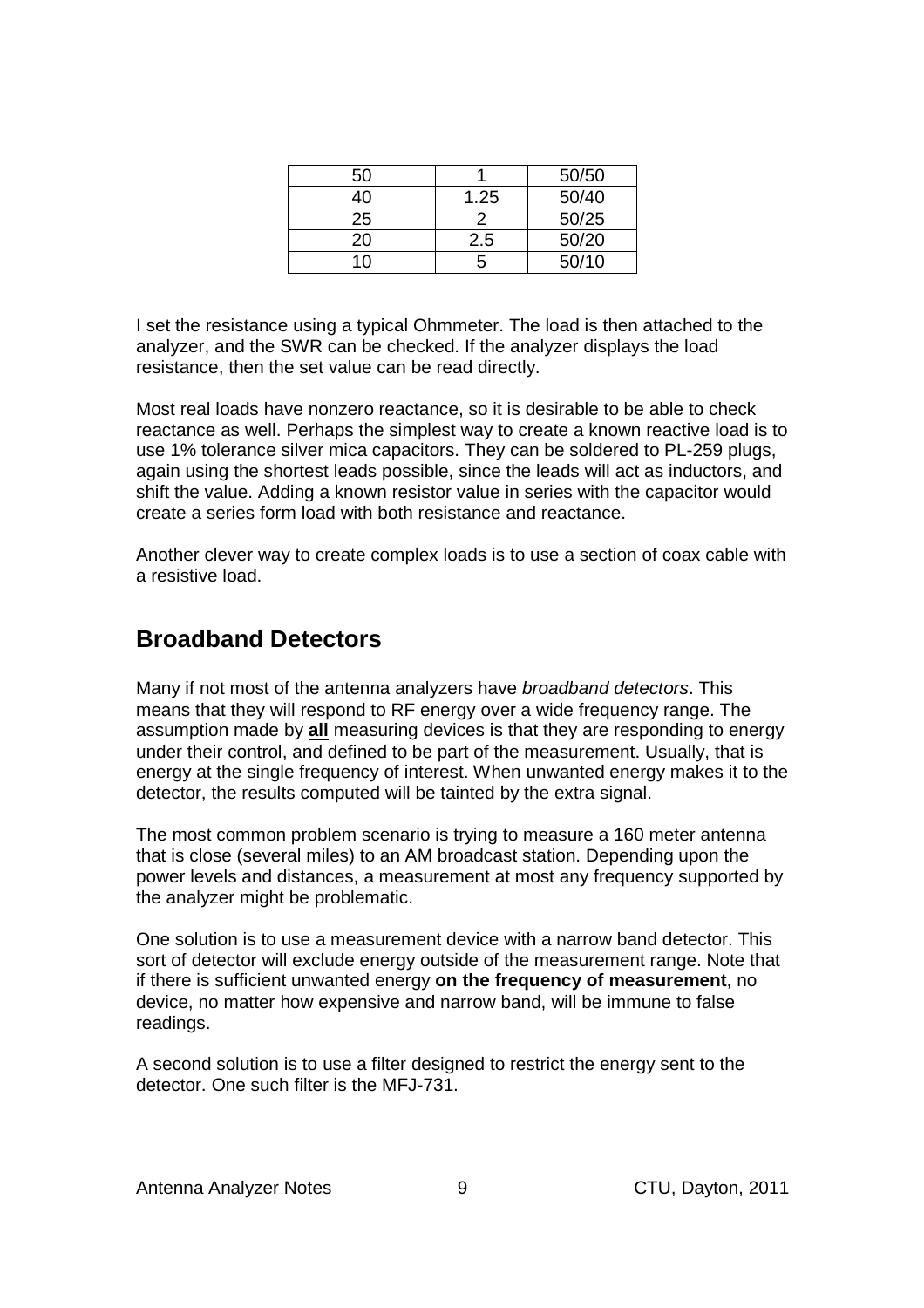

**Figure 2 – MFJ-731 SWR Analyzer Filter** 

Making an SWR/impedance measurement through a filter is not an easy task. Filters tend to color the magnitude and phase characteristics of their passband. The MFJ-731 is claimed to address those problems, and the controls have to be adjusted to set it correctly for each measurement. I must confess, I tried using the one shown here, and I never had much luck with it. I'm willing to consider it to be *operator error*, however, and I don't want to leave the impression that it is ineffective.

The potential problem with broadband detectors is another reason to have reasonable expectations for your measurements. If you are getting results that simply make no sense for what you are measuring, stop for a moment and consider if RF overload is a possible explanation.

## **Measurement Hints and Kinks**

Most antenna analyzers can be used to perform a number of measurements, many that might not seem possible at first thought. This final section will list a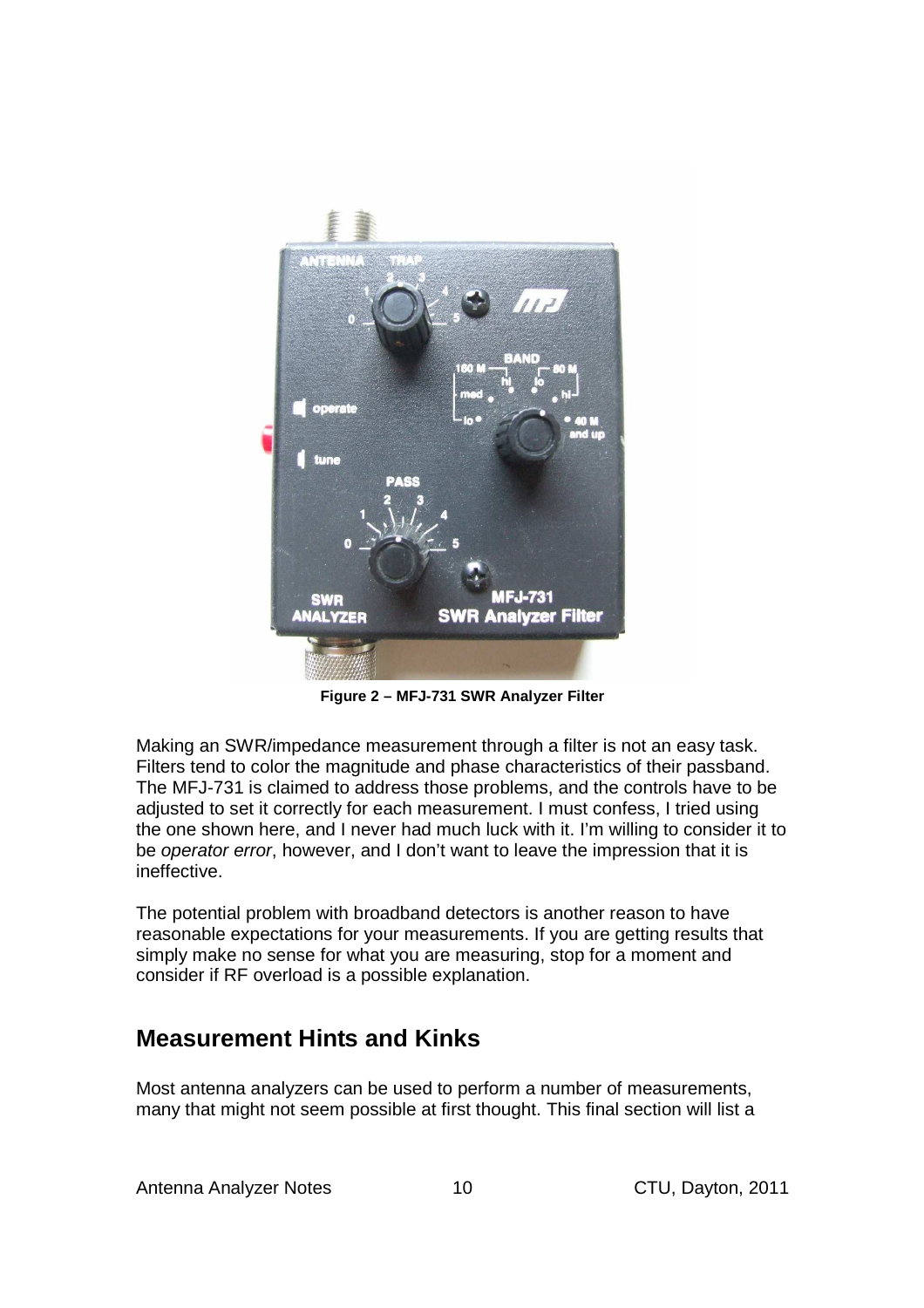number of measurement scenarios. Much of this information comes from the manuals I've collected over the years for the analyzers I have here.

The ARRL Handbook in various recent editions has included a section on antenna analyzer tips and techniques. There are probably many Internet pages with useful information.

Some of the descriptions may use a feature not available on all analyzers.

#### **Transmission Line Electrical Length and Velocity Factor**

These measurements are so common that they are covered in detail in the documentation for each analyzer.

### **Signal Generator**

An antenna analyzer is a signal generator. The power level is usually in the low milliwatt range. Some analyzers are not too stable, so precise receiver adjustment might not be possible if the analyzer drifts in and out of the passband.

A signal generator can be used to drive an antenna tuner. Adjust the tuner controls while watching the SWR on the antenna analyzer. It should be literally impossible to damage the analyzer, even if the SWR becomes very large. This can be a safe alternative to using the normal transmitter for tune up.

#### **Determining the Sign of the Reactance**

Many of the popular analyzers in use today report the reactance of a complex load, but cannot determine if the reactance is positive (inductive) or capacitive (negative). It is always reported as a positive number.

For many situations, the context determines the type of load reactance, and this restriction is not really a problem.

One of the harder contexts to understand is an antenna, and since we are talking about antenna analyzers, this is an important case.

Most antennas behave as if they are series resonant circuits. That means a resistor, and inductor, and a capacitor, all in series. The resistance is the radiation resistance. The inductor and capacitor reactance values are constantly changing with frequency, but at one frequency they are equal, and that is the frequency of resonance. The net reactance is zero at that frequency, since the inductive and capacitive reactance values balance and cancel each other.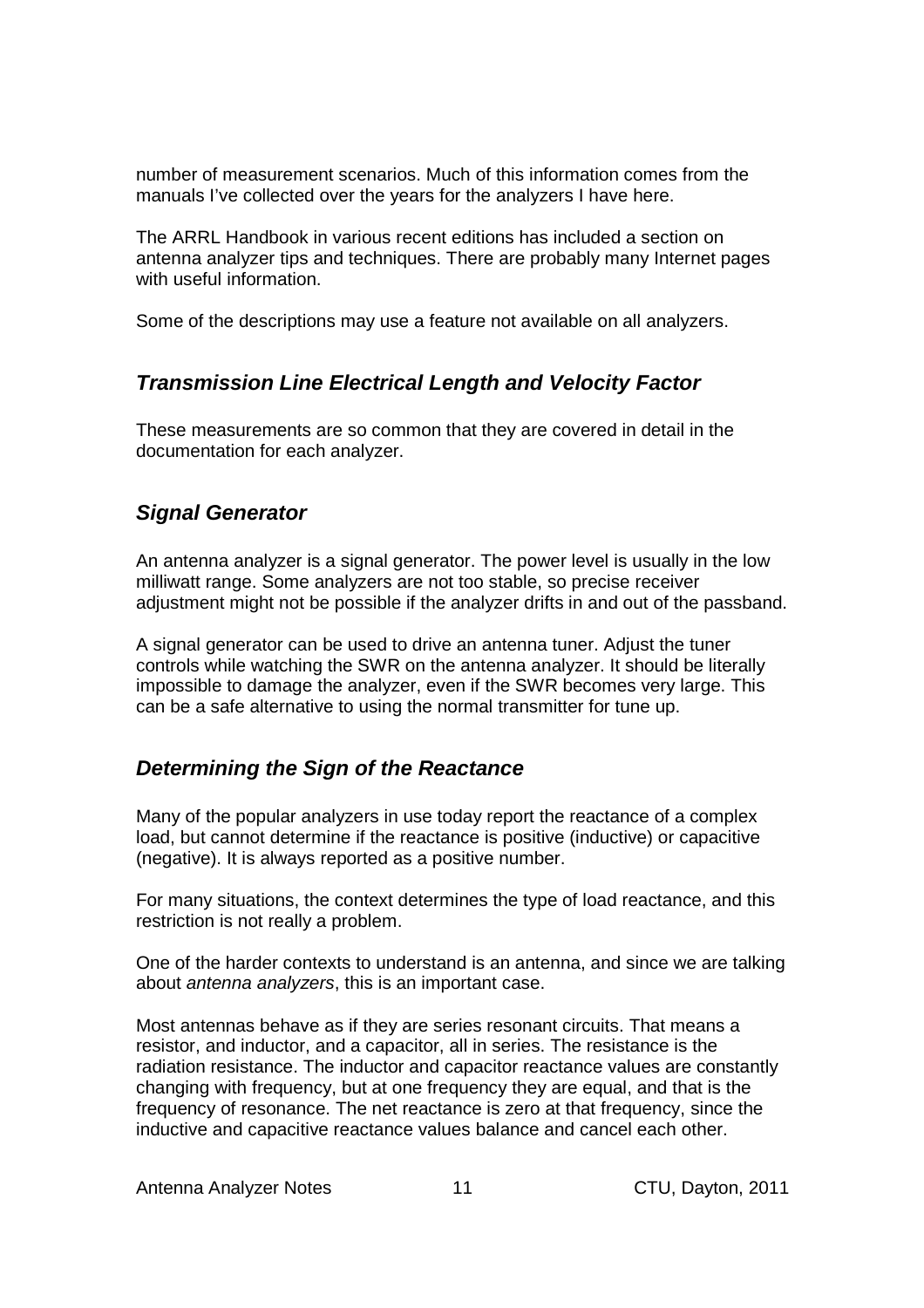Below resonance, the capacitive reactance is larger, and the net reactance is capacitive (negative). Above resonance the inductive reactance is larger, and the net reactance is inductive (positive). Consider the following example resistance and reactance graph of an antenna like a dipole or vertical, measured right at its feed point.



The reactance, X, (red) is negative below resonance, and then crosses over to positive at resonance. The antenna analyzer, however, only reports positive numbers. So, while the reactance is actually negative, the value on the display follows the blue dashed line. This is nothing more than the negative red line flipping over to the other side of zero Ohms.

We can understand which region we are in by increasing the frequency control and watching the behavior of the reactance. When the reactance is actually negative, what the display shows is a positive number that is dropping towards zero (blue dashed line). After touching zero (resonance), the value starts to climb again. So, the slope of the reactance line indicates if we are negative or positive reactance. A negative slope implies negative reactance, and a positive slope is positive reactance.

An important point to remember is that the antenna is only like a series resonant circuit at the feed point. If you measure it through a length of transmission line, the resistance and reactance are being transformed by the line action. At the length of ¼ wavelength (electrically), the resonance has been transformed from a series to a parallel form. This reverses the slope of the reactance curve. So, in order to use the method described for determining the sign of the reactance, you need to be sure that you are measuring a series reactance form. If it's parallel, you are going to get the wrong answer. Of course as mentioned before, measuring impedance through a transmission line is, in general, not going to produce correct answers unless you compensate for the effect of the transmission line.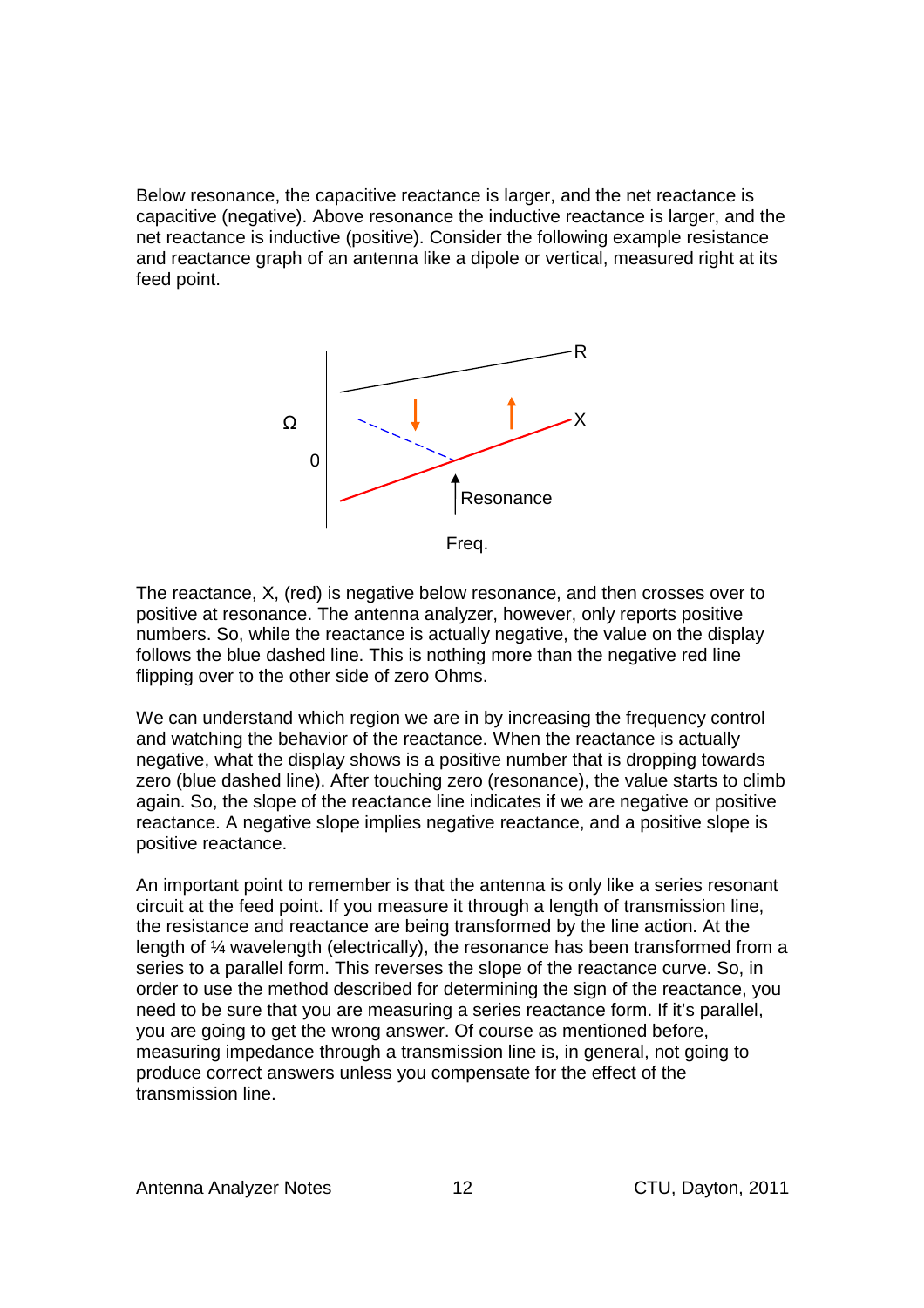#### **Determining the Characteristic Impedance of a Transmission Line**

When a transmission line is terminated with its characteristic impedance, it will transform that impedance to the input side at all frequencies. If the terminating resistor is not the same value as the line impedance, the input impedance will change with frequency.

To determine the impedance of a transmission line, connect the far end to a noninductive variable resistor with a wide enough range to include the line impedance.

While sweeping the frequency across the desired range, watch the SWR value. What you are looking for is a setting on the variable resistor that causes the SWR to be flat. The value of the SWR does not matter, but what does matter is that It stays the same value as you sweep the frequency. Continue to sweep the analyzer and adjust the variable resistor until you find the resistor value that produces a flat SWR across the frequency band.

If your analyzer displays resistance, then you can read the line impedance from the analyzer. If all you have is an SWR display, you can remove the variable resistor and measure its value with an Ohmmeter.

#### **Testing RF Transformers**

Most RF transformers have one side that is specified as 50 Ohms, and the other which may be different. For example, a 50 to 450 Ohm transformer intended to match a Beverage antenna. Let's call the 50 Ohm side the primary side, and the other side the secondary side.

When the secondary side is terminated with a resistive load equal to its impedance, the transformer will transform it to 50 Ohms on the primary side. You might say that the transformer is matched on both sides.

We can test a transformer using the following setup.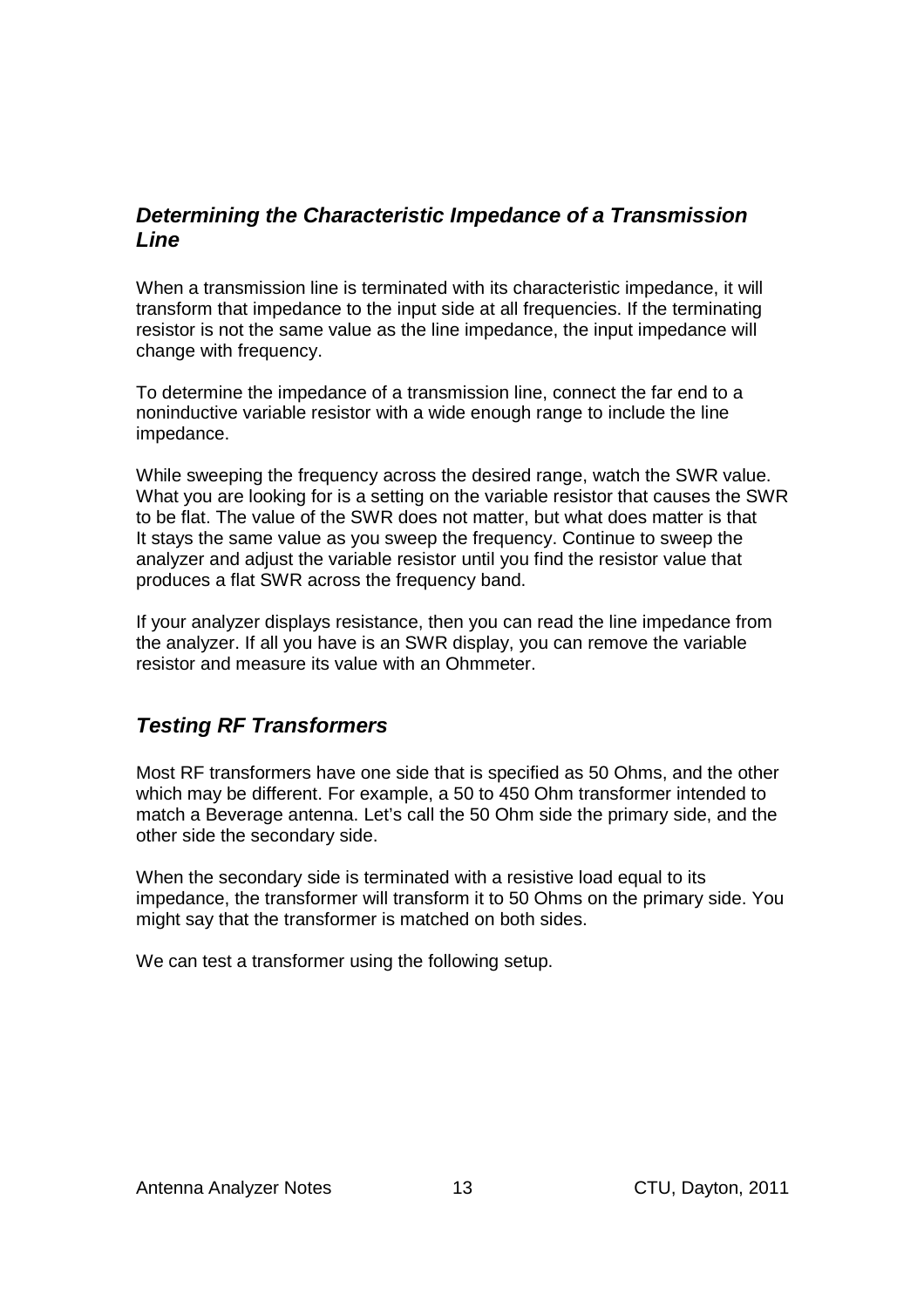

**Figure 3 - Transformer Test Setup** 

This is a 50 : R1 transformer. Connect up a noninductive variable resistor to the secondary. Use the shortest wires possible to minimize any inductance.

While monitoring the 50 Ohm port on the analyzer, adjust R2 until the SWR dips to 1, which should also measure as 50 Ohms of resistance. This indicates a match on both sides of the transformer. At that point, remove the variable resistor and measure its value with an Ohmmeter. That value is the secondary side impedance.

This procedure will also work with a balun that is acting as an RF transformer. (for example, a 2 to 1 or 4 to 1 balun).

#### **Measuring Inductors and Capacitors**

The simplest way to measure the value of an inductor or capacitor is to connect it directly to the analyzer with the shortest possible leads. On the assumption that the part has a relatively high Q, the value being measured has a very low (near zero) resistance and then the reactance of the inductor or capacitor.

For some analyzers, the accuracy of the measurement improves if the resistance is not near zero. To exploit this, connect a 50 Ohm resistor in series with the inductor or capacitor and measure the combination. The resistance reported will be colored by the external resistor, but the reactance will be due to the inductor or capacitor, assuming that the lead length is kept short.

#### **Return Loss**